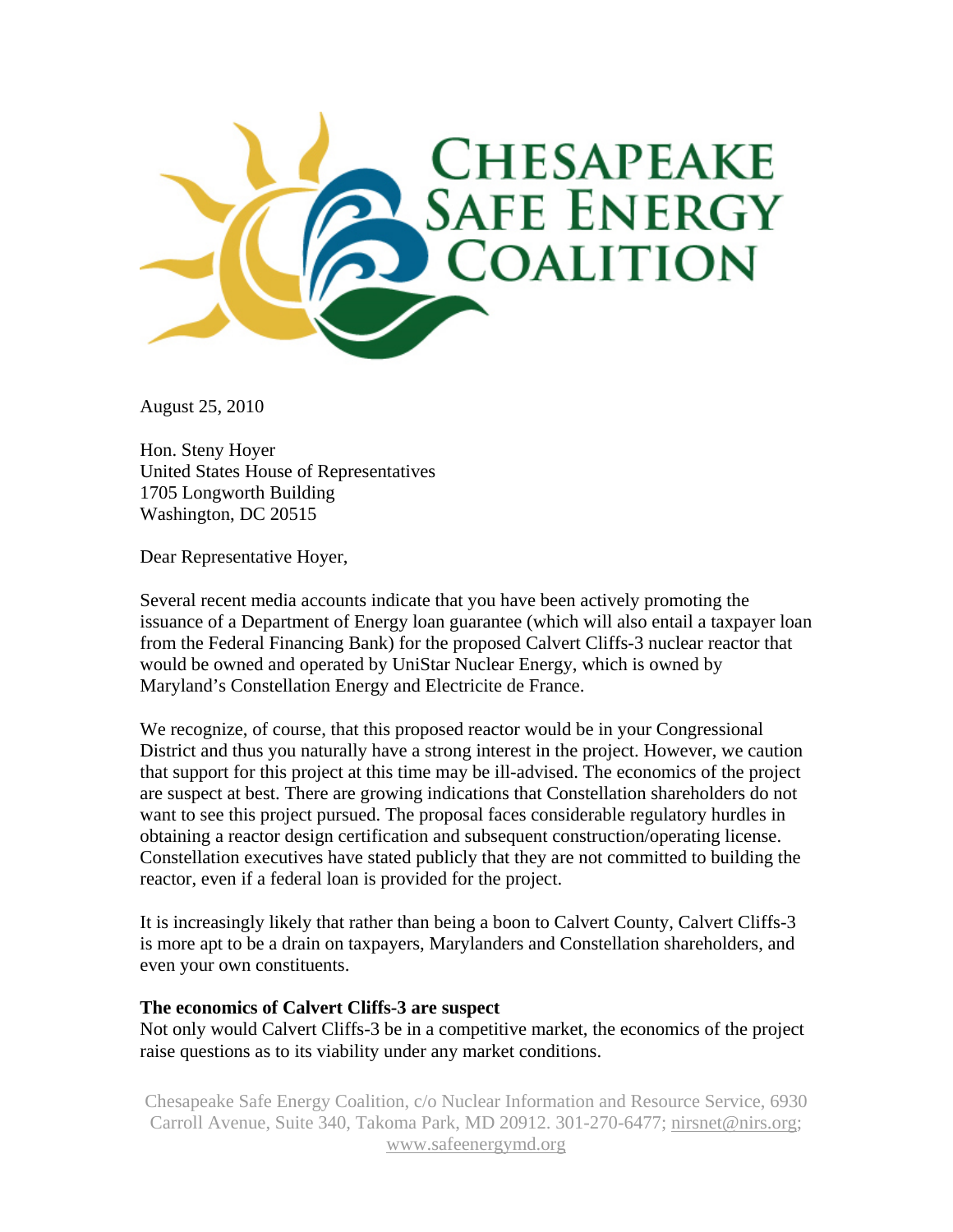Constellation CEO Mayo Shattuck testified last year before the Maryland Public Service Commission that Calvert Cliffs-3 would cost "about \$10 billion" in "overnight" costs i.e. if the reactor could be built overnight and finance and other charges could be avoided. Of course, those cannot be avoided, and the Pennsylvania utility PPL estimates a reactor identical to Calvert Cliffs-3 would cost \$13-15 billion once those costs are factored in: http://www.bellbend.com/faqs.htm

This is a remarkable sum for a company that is valued at \$7 billion (and which just two years ago, Warren Buffett valued at \$4.7 billion).

Constellation's partner, Electricite de France, is much larger. But EDF seems unconvinced of the economics of the project either, and already has taken a \$1.4 billion provision against anticipated losses on Calvert Cliffs-3 and its investment in other Constellation reactors. Such a provision would be devastating for a company the size of Constellation (one reason shareholders are opposed to the project). And the enormous costs of this project coupled with the size of Constellation raise questions about the ability of the company to repay federal loans if the project is further delayed and/or goes over budget.

This is not an academic question. Both of the two Areva EPR reactors (the design chosen for Calvert Cliffs-3) now under construction in Finland and France are substantially behind schedule (4 years for Finland and 2 years for France) and over budget (80% in Finland and 30% in France) despite being years from completion.

## **Constellation shareholders are turning against Calvert Cliffs-3**

Several recent published reports indicate that Constellation Energy shareholders and investors recognize these risks and are hoping that this project does not receive a federal loan.

For example, on August 4, 2010, Jonathan Fahey of *Forbes* wrote:

In the past week the two favorites for the next round of Department of Energy loan guarantees for new nuclear plants, NRG Energy and Constellation Energy, have announced they just can't take the wait any more and are dialing way back on spending until they hear some news.

Turns out this is great news for investors: While the companies desperately want to win loan guarantees, their investors are hoping the companies lose out. With energy prices low and new nuclear construction so risky and expensive, investors would rather that their companies stick to more conventional businesses. http://blogs.forbes.com/jonathanfahey/2010/08/04/nuclear-loan-guarantee-waitexcruciating-for-constellation/

## Jay Hancock of the *Baltimore Sun* wrote:

Chesapeake Safe Energy Coalition, c/o Nuclear Information and Resource Service, 6930 Carroll Avenue, Suite 340, Takoma Park, MD 20912. 301-270-6477; nirsnet@nirs.org; www.safeenergymd.org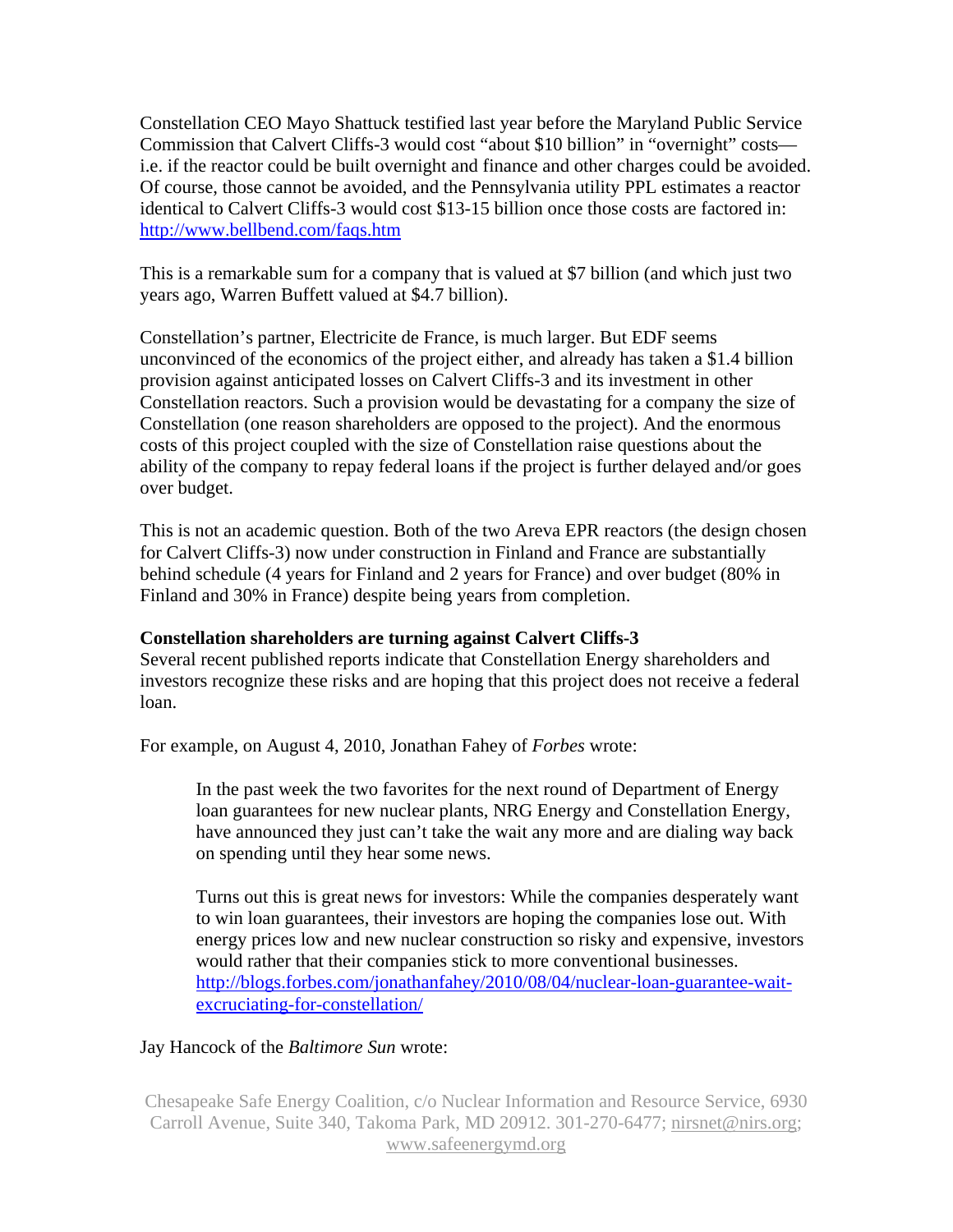The fact that Constellation stock goes down every time it looks like the plant will be approved suggests that even the people who own the company don't want it to happen. http://www.baltimoresun.com/business/bs-bz-hancock-calvert-nuclear-20100801,0,7296439.column

And *SNL Coal Report/Marketweek* quoted an analyst with Macquarie (USA) Equities Research (which downgraded Constellation's rating on July 29 because of the Calvert Clifs-3 project):

"CEG's nuclear project in MD should soon receive a nuclear loan guarantee *and we are not happy about it*. The future of CEG's US\$2bn 'put option' on its non-nuclear plants appears less promising, not to mention the project's questionable economics," Macquarie analyst Angie Storozynski said (emphasis added).

As a Maryland-based company, many of Constellation's shareholders are Marylanders and Maryland institutions, and Calvert County residents.

# **Calvert Cliffs-3 continues to face regulatory hurdles in design certification and licensing**

As you know, UniStar is owned by Maryland's Constellation Energy and Electricite de France. The nature of this ownership, and whether it violates the Atomic Energy Act's prohibition against "foreign ownership, control, or domination" of a U.S. reactor project, has been accepted for litigation—likely next summer—by a Nuclear Regulatory Commission Atomic Safety and Licensing Board (ASLB). Regardless of how the ASLB rules, the issue is likely to be ultimately resolved by federal appeals courts.

Serious deficiencies in the EPR design, uncovered by U.S. and European regulators and whistleblowers, raise questions about when the EPR can be certified by the Nuclear Regulatory Commission, a step that must occur before a construction license can be granted. See, for example, http://www.nytimes.com/2010/07/27/business/global/27ihtrenepr.html.

A construction license for Calvert Cliffs-3 certainly will not be issued before the end of 2012, raising questions about the need for a speedy resolution of the federal loan issue. Given the history of U.S. reactor construction—on average U.S. reactors have taken more than eight years to build—and the current experience in Finland and France, where eight years is the current projection, it is highly unlikely Calvert Cliffs-3 could become operational before 2020.

# **Constellation itself is not committed to building Calvert Cliffs-3, even if it receives a federal loan guarantee**

Chesapeake Safe Energy Coalition, c/o Nuclear Information and Resource Service, 6930 Carroll Avenue, Suite 340, Takoma Park, MD 20912. 301-270-6477; nirsnet@nirs.org; www.safeenergymd.org Absent assurance of financing, it is understandable that UniStar/Constellation cannot absolutely commit to building Calvert Cliffs-3. However, Constellation executives will not commit to building *even if they receive a federal loan.* Instead they say they want to receive a guarantee before they make a determination whether they will build the reactor.